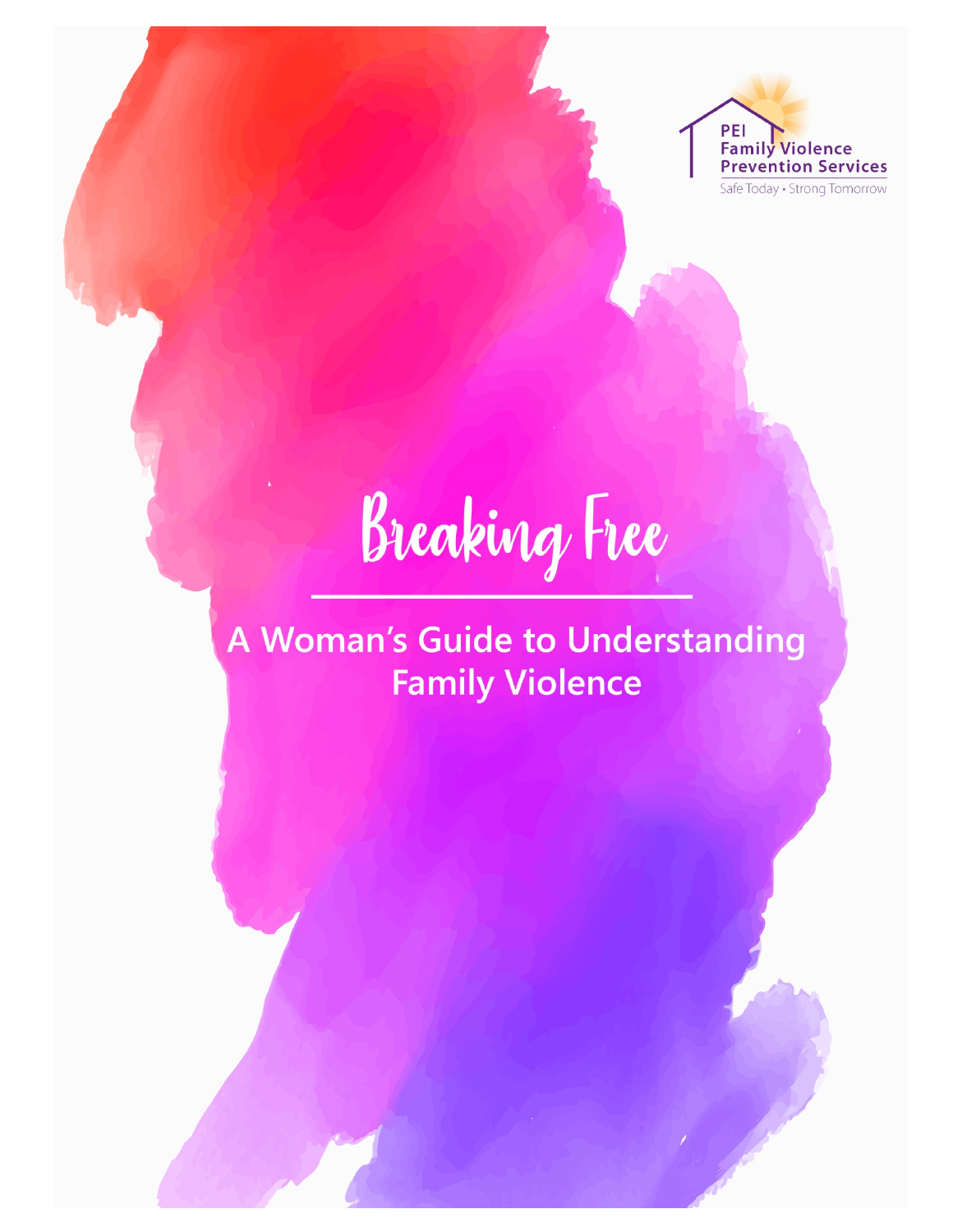# **Contents**

| 1. What is family violence?                           |                 |
|-------------------------------------------------------|-----------------|
| Common forms of family violence                       | 3               |
| Common myths and attitudes about family violence      | 5               |
| Family violence: A cycle of abuse                     | 5               |
| 2. Is my relationship healthy, unhealthy, or abusive? | 8               |
| 3. Why do women stay in abusive relationships?        | 9               |
| 4. How experiences of family violence affect women    | 10 <sup>°</sup> |
| 5. How experiences of family violence affect children | 11              |
| 6. Common characteristics of abusive men              | 13              |
| 7. A woman's path to leaving an abusive relationship  | 14              |
| 8. After family violence: A journey to healing        | 16              |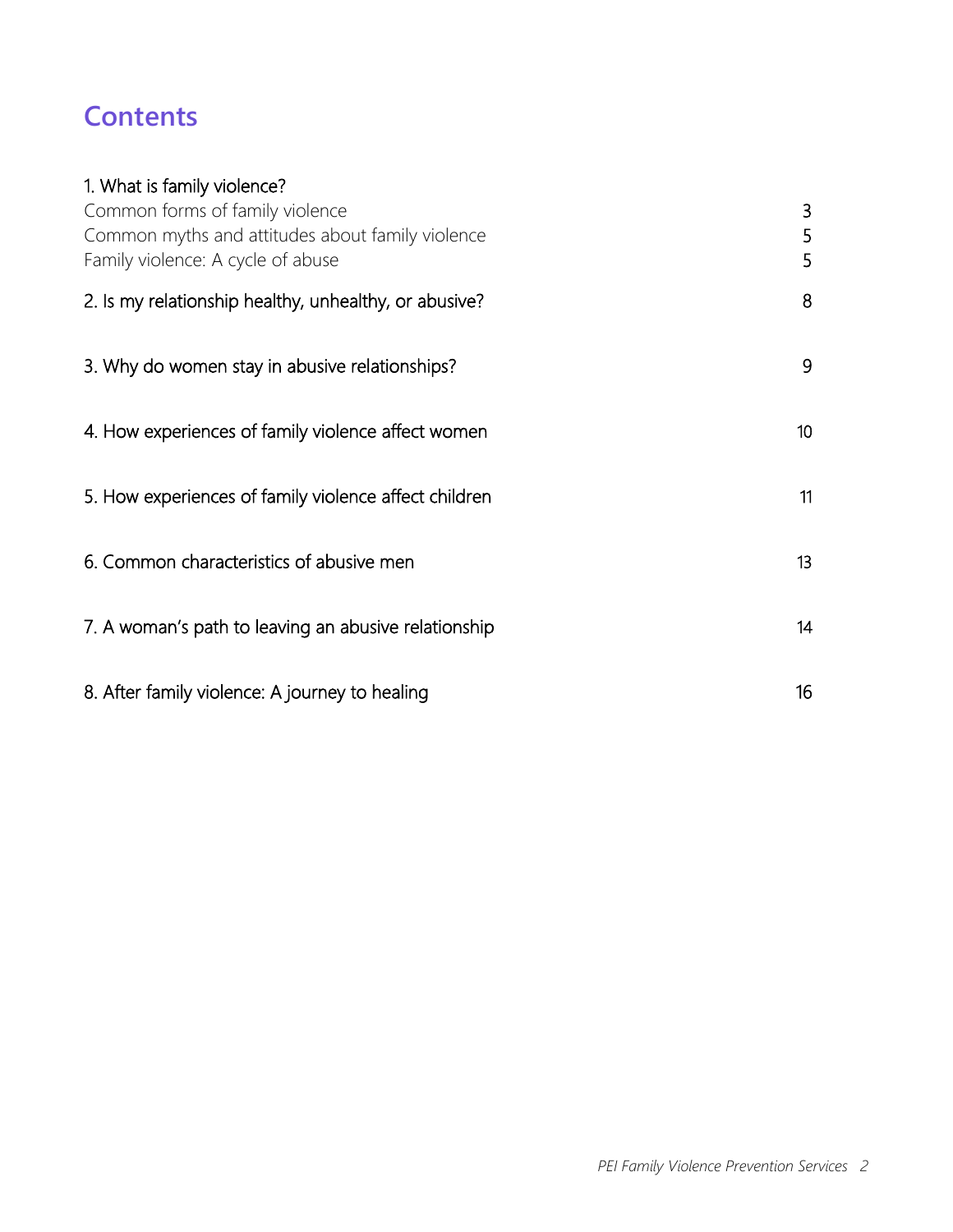# **1. What is Family Violence?**

Family violence is any form of abuse, mistreatment, or neglect that children or adults experience from another family member. **It is an issue of power and control in family relationships that directly violates an individual's safety or freedom.** It includes abuse of children and older adults within families, as well as violence between two adults in an intimate relationship (often called domestic violence). It can also occur between dating partners or after the relationship has ended.

Family violence is not just an individual or family problem. **Everyone in a community is affected by family violence.**  This includes the victims, abusers, children, extended families, friends and neighbours. Family violence is often multigenerational; that is, a cycle of abuse that continues over several generations within a family. Children who grow up in a home where they are exposed to family violence are at a higher risk of being abused, or abusing others, in adulthood.



# <span id="page-2-0"></span>**Common Forms of Family Violence**

#### ● **Physical Abuse**

Physical assault is the most visible form of abuse, and also the most deadly. **Physical abuse is any act of physical violence towards another person**, which can include: slapping; kicking; biting; hair-pulling; punching; burning; strangling; the use of weapons; physical restraint, etc. Assaults often start small, perhaps as a shove during an argument. Physical abuse usually becomes more frequent and severe over time, and can result in injury or death.

### ● **Verbal Abuse**

**Verbal abuse undermines a woman's sense of self-worth by discounting and minimizing her ideas, opinions or beliefs.** Although we often think of verbal abuse as yelling or namecalling, it actually comes in many forms. Verbal abuse can include: threatening family and friends; making sarcastic or humiliating comments about you publicly or privately; refusing to discuss issues or insisting on keeping you up all night to talk; leaving nasty or excessive phone/text messages; and blaming you for abusive behaviour.

### ● **Emotional/Psychological Abuse**

Although emotional abuse does not leave visible scars, its impact can be long-lasting. **Emotional abuse is used to wear a woman down and to undermine her sense of self** until she is willing to take responsibility for her abuser's behavior, or simply accept it. Two of the most common types of emotional and psychological abuse are the use of **threats** and **isolation**.

**Threats can be as damaging as actual physical violence and are often part of ongoing emotional abuse.** An abuser may threaten to 'disappear' with a woman's children, report her as an unfit mother, harm family members and/or pets, or threaten to commit suicide. Whether the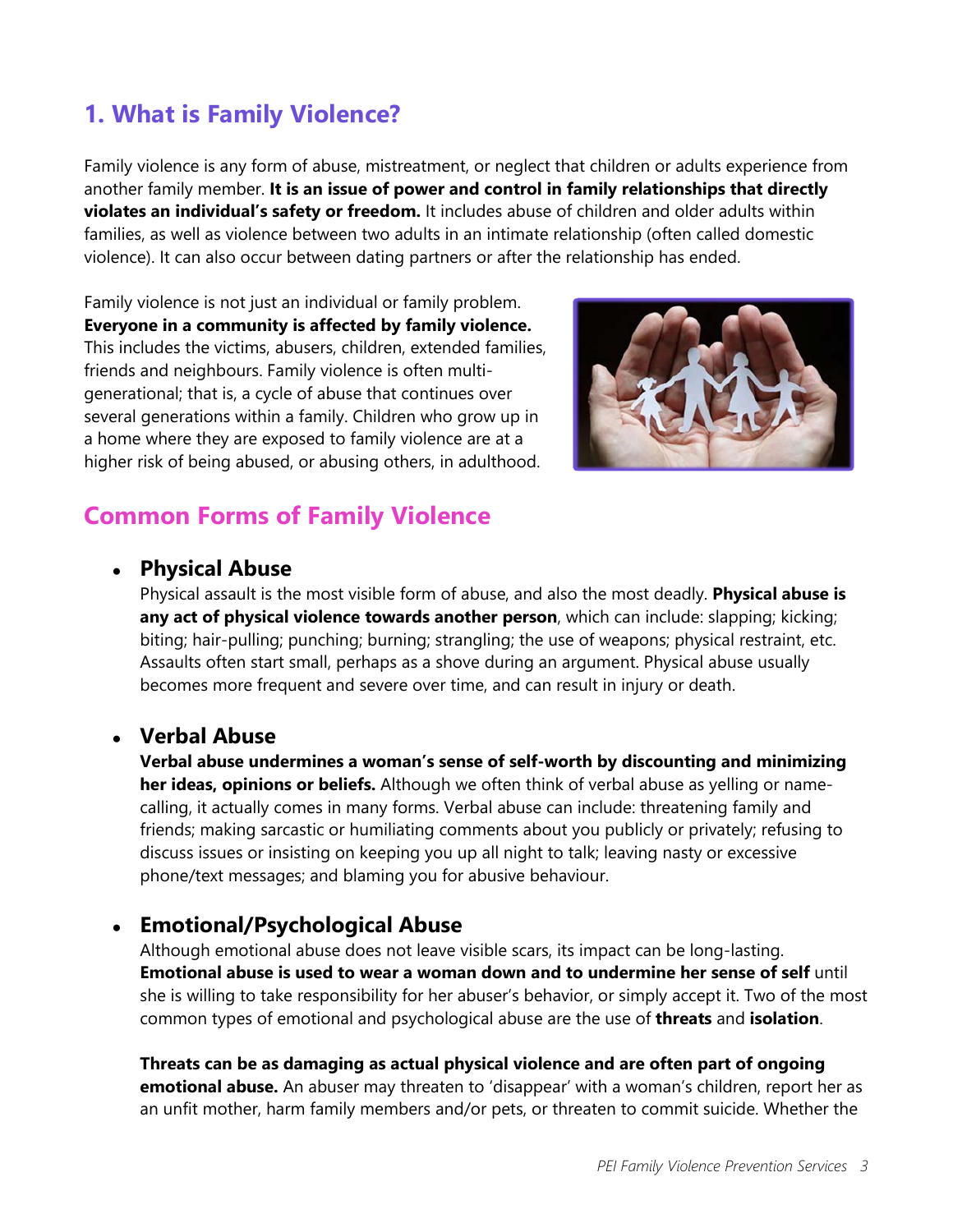threats are of a physical, sexual or emotional nature, **they are all designed to further control a woman through fear and intimidation**.

**Abusers are also able to increase their power over women by isolating them from others.** They do this by controlling who a woman sees, where she goes, and what she does. Common ways that abusers will try to isolate women include: checking up on you constantly; accusing you of unfaithfulness; leaving you without access to phone or transportation; finding fault with your friends and family; not allowing you to do anything without him, including going to work; and demanding information about all your actions, activities and conversations.

Many abusers justify this need for control by saying that it is "proof" of their love. In reality, **abusers need to isolate women to make themselves feel more secure**; they may see any other relationship that a woman has (e.g., with family, friends or co-workers) as a potential threat. The effect of this isolation is that women feel very alone, without anyone to offer them a 'reality check,' and they find themselves totally dependent on their abuser for all their social needs.

## ● **Sexual Abuse**

**Sexual abuse is any form of sexual activity that happens without consent**. An abuser may use violence to sexually assault his partner (this is common in physically abusive relationships) or he may use only enough force to control a woman's movements. **Manipulation or threats may also be used, causing a woman to agree to unwanted sexual acts out of fear or guilt.** In addition to forcing unwanted sexual acts, sexual abuse can also include: criticizing you sexually; forcing you to strip; withholding sex and/or affection; minimizing your feelings about sexual preferences; taking unwanted sexual photos and sharing them without your consent; and forcing you into prostitution.

### ● **Financial Abuse**

**Money often becomes a powerful tool by which an abuser can further control a woman and make it difficult for her to leave a relationship**. Financial abuse can take many forms, including: denying you access to money or financial information; preventing you from getting or keeping a job; putting debt in your name; demanding that you account for every penny you spend; spending money for bills on himself; forcing you to beg or commit crimes for money; and not allowing you to spend money on yourself or your children.

# ● **Spiritual Abuse**

Spiritual abuse is a form of psychological manipulation. **It is the denial or use of spiritual, religious or cultural beliefs and practices to control and dominate a woman.** Spiritual abuse can isolate a woman and impact her self-esteem and confidence. Examples of spiritual abuse include: insulting your religious or spiritual beliefs; preventing you from practicing your beliefs (including traditional cultural practices and styles of dress); using spiritual beliefs to manipulate or shame you; using religious texts or beliefs to justify or minimize other behaviours (e.g., physical or sexual abuse).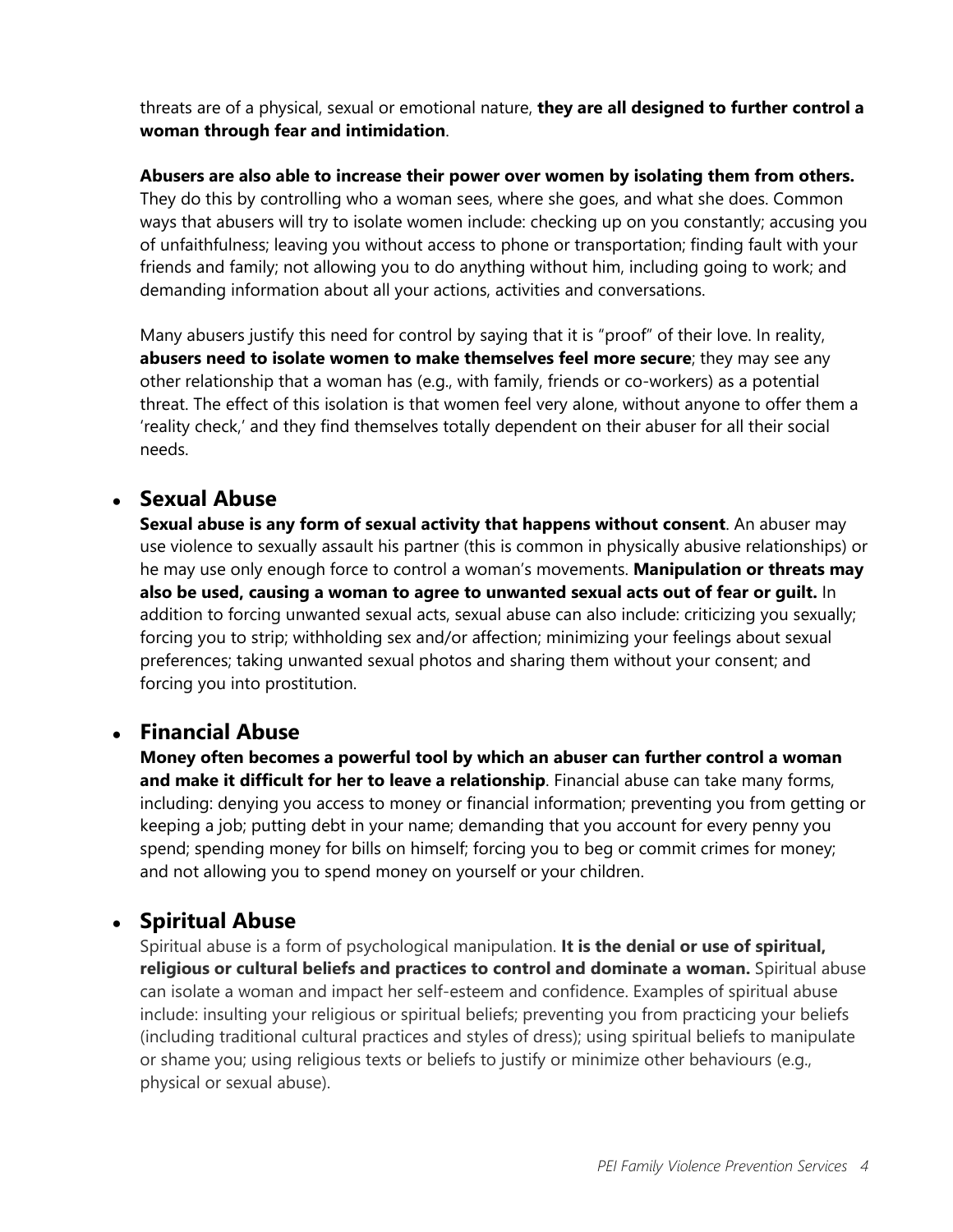# **Common myths and attitudes about family violence**

In spite of growing awareness of family violence, there continues to be a lot of myths about the subject, often based in a genuine misunderstanding of abuse and how it is experienced. **Most of the myths about 'abused women' are not rooted in reality; in fact, they can be quite damaging as they lead to women receiving very negative responses when they do try to reach out for help.** The negative attitudes and beliefs held by many people in the community tend to excuse and minimize the impacts of family violence by placing blame and responsibility on the victim.

**Victim blaming** is still common and used to shift the focus away from an abuser and onto their victim. Conversations often focus more on what a woman did or didn't do, rather than questioning the behaviour of the abuser. For example, assuming that it is a woman's responsibility to "just leave" an abusive relationship takes all responsibility away from the



abuser to change his behaviour. In reality, we know that leaving an abusive relationship is the most dangerous time for a woman; there are a number of things that need to be in place so that she is able to leave safely.



In addition, **attitudes about gender identity and roles** influence how some people view family violence. From a very early age, society teaches us how we're expected to look, speak, and behave based on our gender. For example, girls are generally expected to be polite, accommodating, and nurturing. Boys are generally expected to be strong, aggressive, and bold. These kinds of widely accepted beliefs about 'appropriate' gender roles and

behaviours help to create an environment in which violence against women becomes normalized.

Finally, there are **misconceptions that social status** (e.g., being poor, underemployed, or from certain cultural backgrounds) can be a cause of family violence. In reality, we know that family violence does not discriminate; abuse can occur in the lives of all people, regardless of race, income, or family background.

# **Family violence: A cycle of abuse**

Before we can stop family violence, we must first understand how it works. Although every relationship is unique, experiences of family violence do tend to follow a clear pattern. Abuse typically occurs in a cycle of events or stages that repeat themselves over and over again. The abuse cannot be predicted and is not triggered by any one event. Over time, the space between the stages in the cycle tends to get shorter and the level of abuse increases.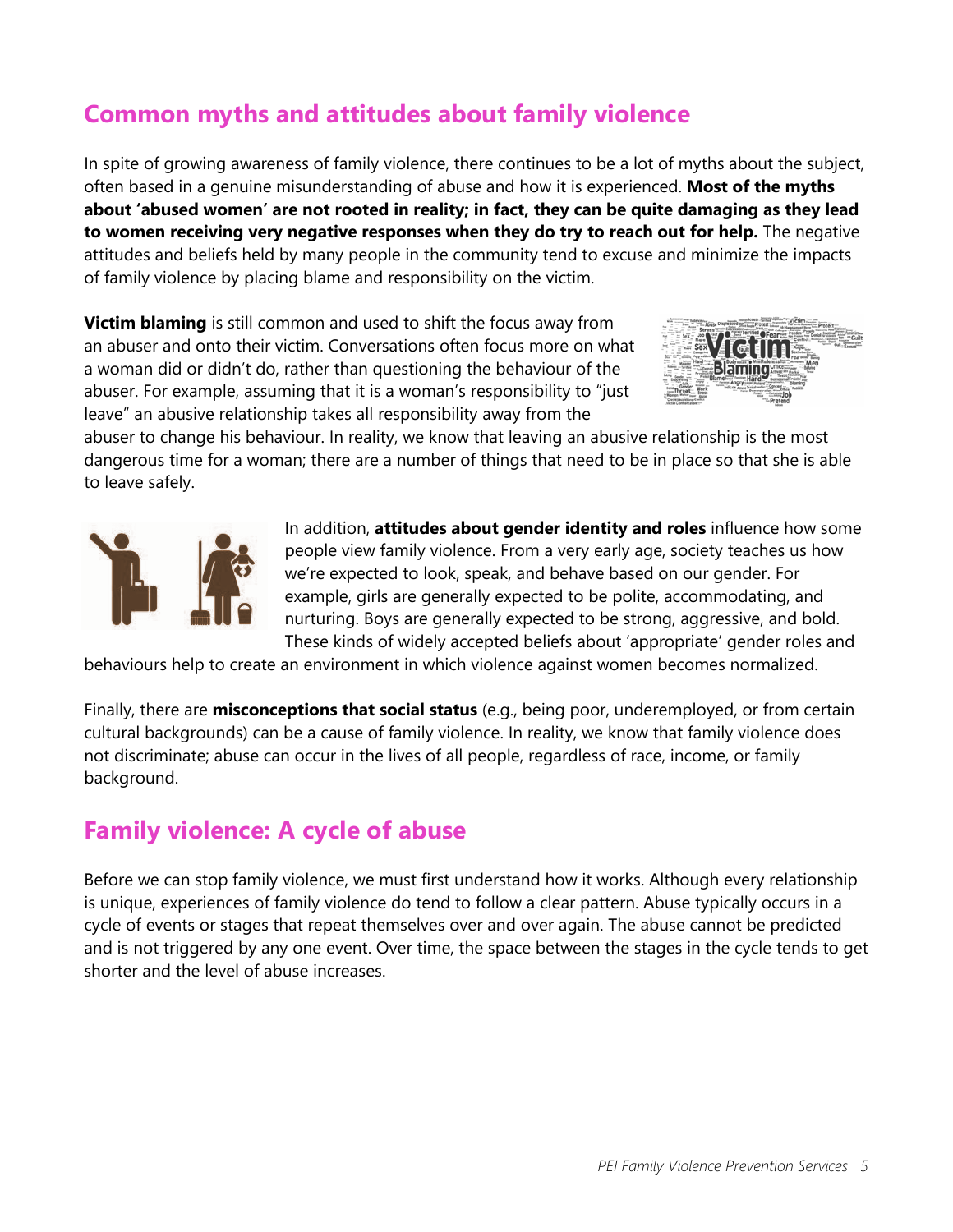

#### 1. **'Honeymoon' Stage**

During this stage, an abuser may: show extreme kindness; make apologies and promises that the abuse will never happen again; attempt to 'fix' things; and try to prevent a woman from leaving by being a 'changed man.'

### 2. **'Forgiveness or Reconciliation' Stage**

This can be a temporary time of peace. The woman is no longer receiving apologies or promises of change, but life seems 'normal' and things carry on as usual around the house.

### 3. **'Tension-Building' Stage**

During this stage, things are beginning to become more stressful and tension builds over common family issues like money, children or jobs. There are often words or acts of intimidation. There is stress and a struggle for power and control; women often try to manage the situation by pleasing the abuser, giving in, or avoiding the abuse.

### 4. **'Violent Incident' Stage**

When tensions peaks, there is likely to be a violent incident. It could be any type of abuse and is usually triggered by an external event or by the abuser's emotional state— not by a woman's behavior. The timing of the 'violent incident' is usually unpredictable and often beyond a woman's control. There are also incidents where a woman will spark a 'violent incident' so as to control when it will happen (such as, when the children aren't present). This can cause a woman to blame herself; however, it should really be recognized as a survival tactic she uses to protect her children.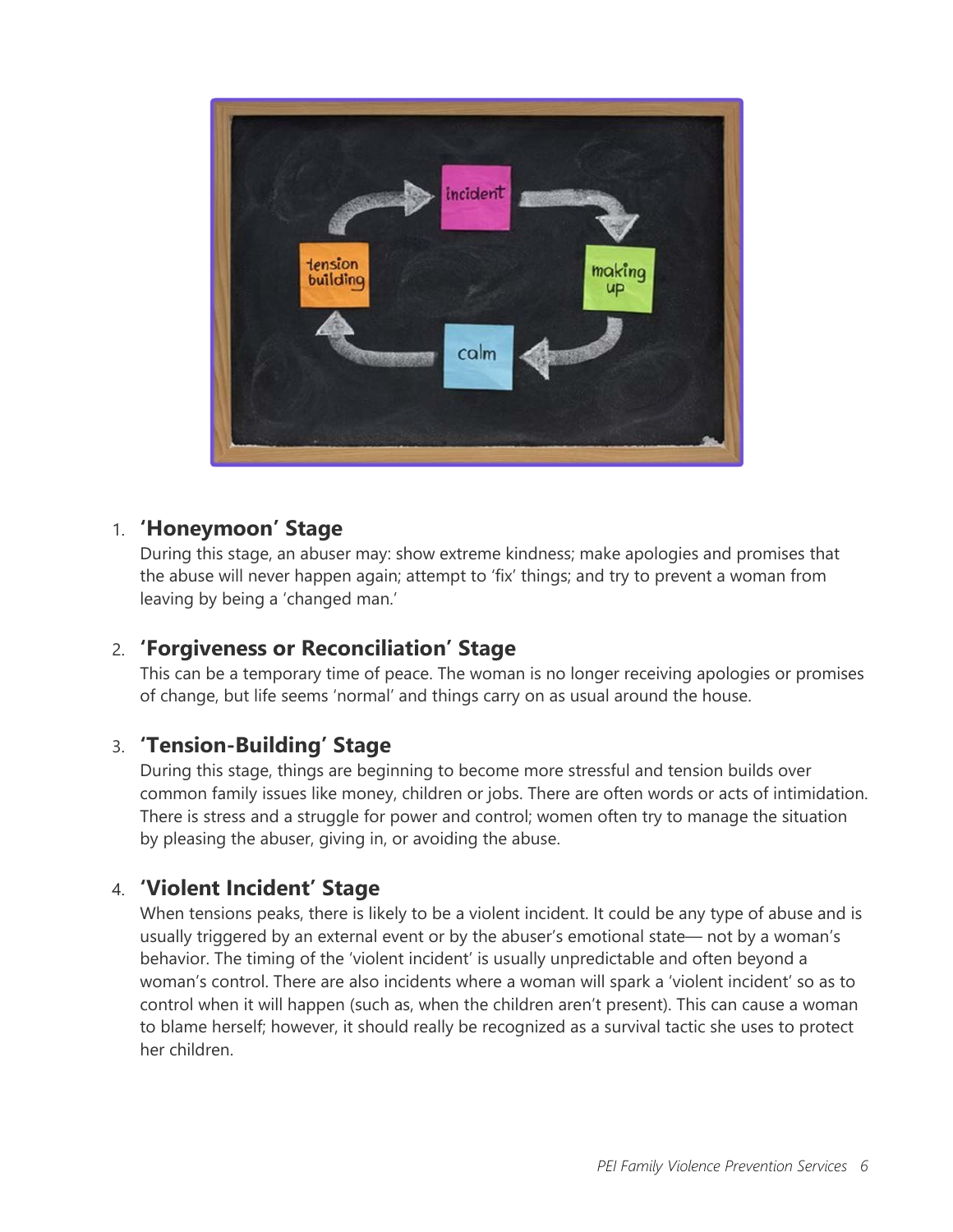Women who have experienced abuse over a long period of time can begin to lose sight of themselves. They often feel a sense of helplessness and believe that nothing is going to change. At this point, the abuser has achieved total 'power and control.' The abuser may demonstrate the power and control they have established over their partner through intimidating gestures or looks, making threatening behaviours or statements, or with actual physical contact.

Often, women do not even realize that they are in a cycle of abuse, or they may even deny that it is happening. Meanwhile, **this process gives an abuser a growing sense of power, domination, and control.** The repetitive cycle typically speeds up and becomes more violent. It is a difficult cycle to break because of the constant return to the 'honeymoon' stage, which brings a renewed sense of hope that things will get better. As such, if there is no help or intervention, the abuse is likely to continue or may even become worse over time.



# **Power and Control Wheel**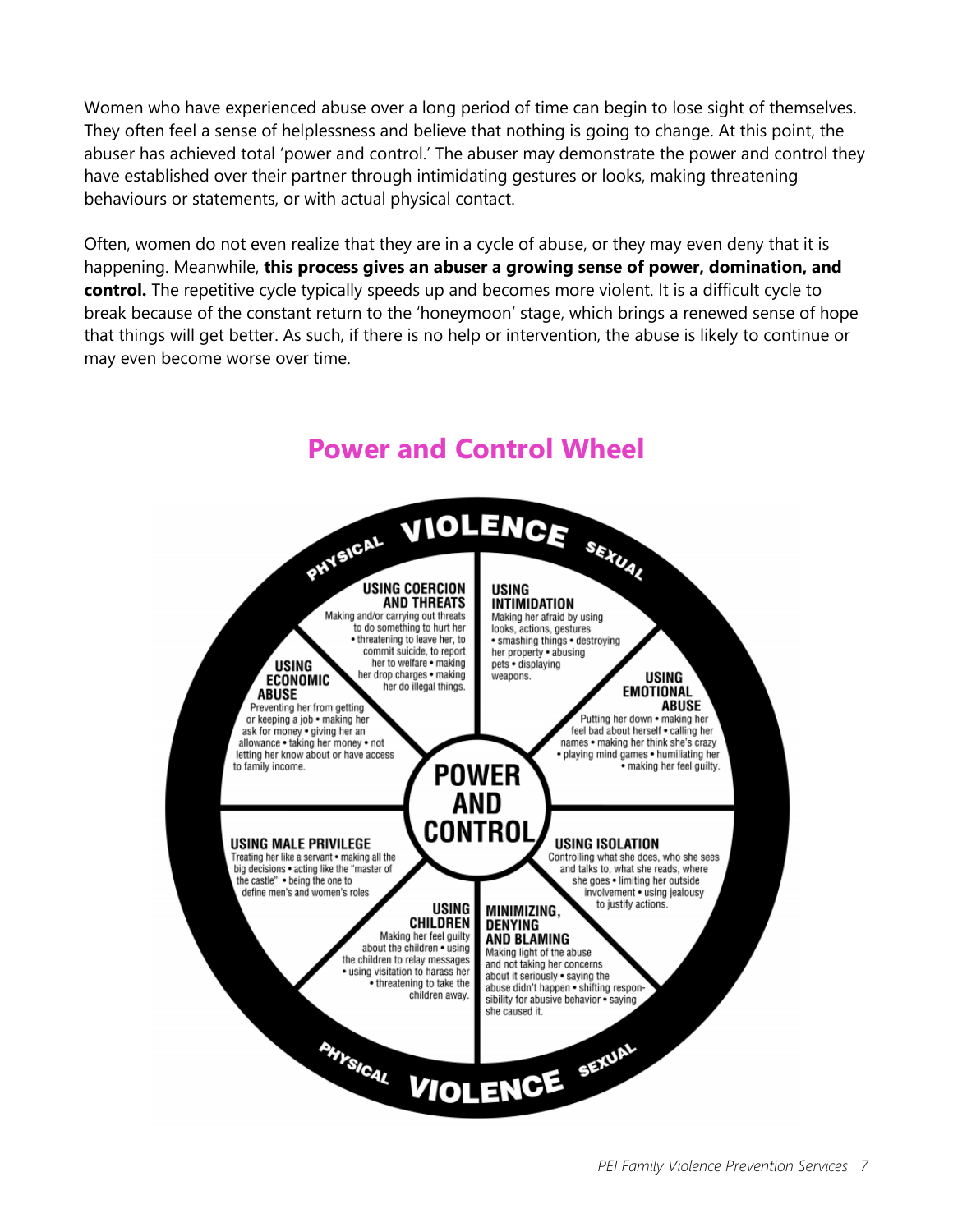# <span id="page-7-0"></span>**2. Is my relationship healthy, unhealthy, or abusive?**

|                         | <b>Healthy</b>                                                                                                               | <b>Unhealthy</b>                                                                                                                                   | <b>Abusive</b>                                                                                                                               |
|-------------------------|------------------------------------------------------------------------------------------------------------------------------|----------------------------------------------------------------------------------------------------------------------------------------------------|----------------------------------------------------------------------------------------------------------------------------------------------|
| <b>Sharing Feelings</b> | You feel safe to tell your<br>partner how you really<br>feel.                                                                | You feel awkward telling<br>your partner how you<br>really feel.                                                                                   | You are afraid to tell your<br>partner how you really feel<br>because you fear getting<br>made fun of or threatened.                         |
| <b>Communicating</b>    | You respect and listen to<br>each other event when<br>you have different<br>opinions.                                        | Your partner ignores you<br>and doesn't respect your<br>opinion when you have<br>different opinions.                                               | Your partner treats you with<br>disrespect and ignores or<br>makes fun of your ideas and<br>feelings.                                        |
| <b>Disagreements</b>    | You can have a<br>disagreement and still talk<br>respectfully to each other.<br>You resolve your<br>disagreements.           | Your disagreements often<br>turn into fights.                                                                                                      | You are afraid to disagree<br>because you do not want to<br>unleash your partner's<br>anger. A disagreement is<br>often an excuse for abuse. |
| <b>Intimacy and Sex</b> | You can be honest about<br>your feelings about<br>physical affection and sex.<br>You don't feel pressured<br>to do anything. | You are embarrassed to<br>say how you feel because<br>you think your partner<br>may not care. You "go<br>along" with some things.                  | Your partner ignores your<br>feelings and forces you into<br>situations that make you<br>feel uncomfortable, scared,<br>or degraded.         |
| <b>Trust</b>            | You trust each other and<br>are comfortable with your<br>partner spending time<br>with others.                               | You and/or your partner<br>feel(s) jealous every time<br>you and/or your partner<br>talk(s) to others.                                             | Your partner accuses you of<br>flirting or having an affair;<br>orders you not to talk to<br>other men/women.                                |
| <b>Alone Time</b>       | You can each spend time<br>alone and consider this a<br>healthy part of your<br>relationship.                                | You are unsure if you<br>should do things without<br>your partner. Your partner<br>tries to keep you to<br>herself/himself.                        | Your partner does not allow<br>you to spend time doing<br>things on your own. Your<br>partner sees this as a threat<br>to your relationship. |
| <b>Abuse</b>            | You and your partner<br>avoid speaking harshly to<br>each other. There is no<br>physical violence in your<br>relationship.   | There have been a few<br>incidents of potentially<br>abusive or controlling<br>behaviour. There is no<br>pattern of physical abuse<br>or violence. | There is a pattern of<br>increasing and/or ongoing<br>emotional or physical abuse<br>in your relationship.                                   |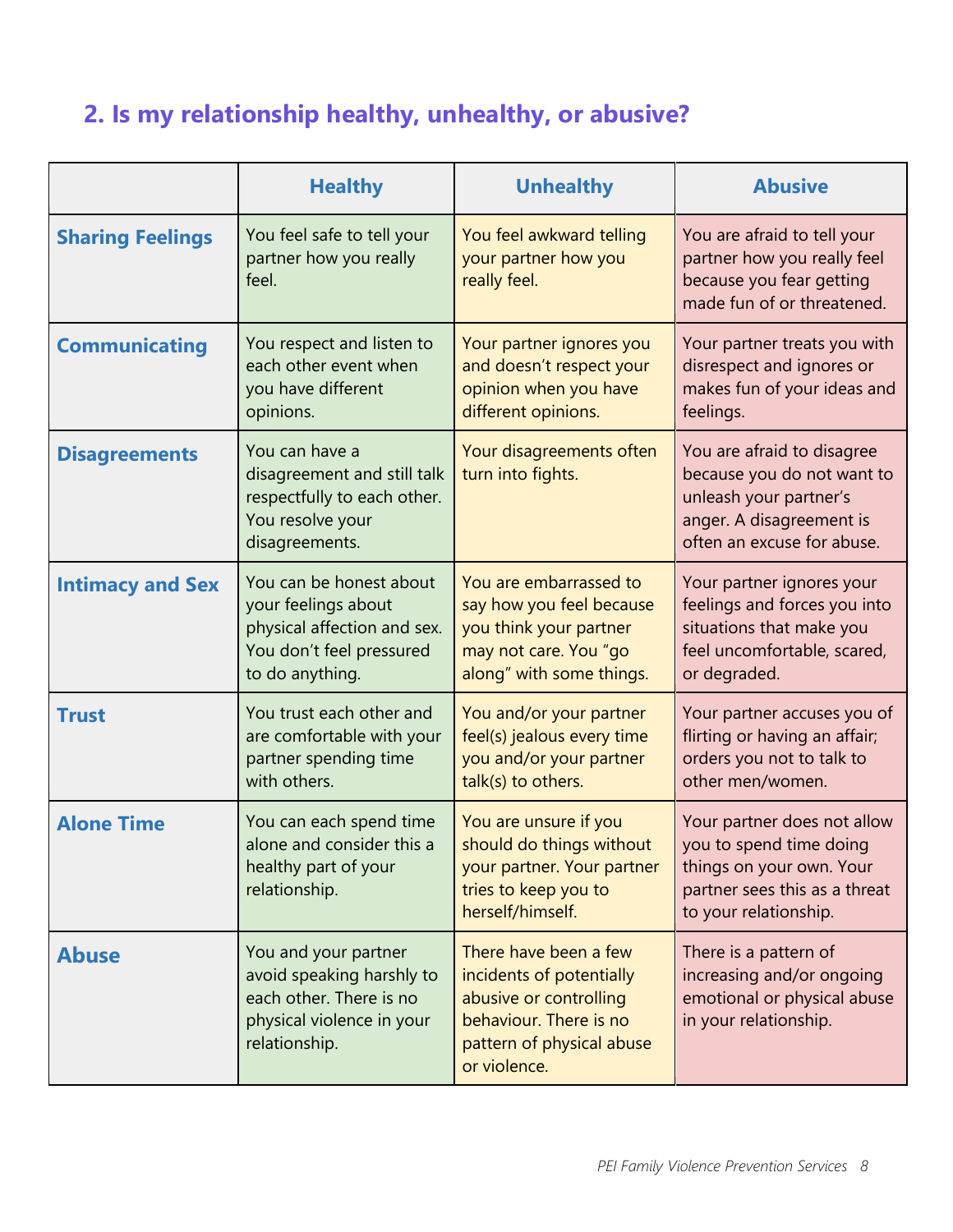# <span id="page-8-0"></span>**3. Why do women stay in abusive relationships?**

It is common for people to ask why women often stay in abusive relationships. Women stay for many reasons and often face many barriers to leaving safely.

#### **Fear**

Fear of losing her belongings, her home, her social status, or her children. Fear her children may be ordered to spend time with her partner unsupervised if she leaves. Fear of more severe abuse by her partner if she reports his behaviour. Fear that her partner will be arrested, imprisoned, unable to work, deported, etc. Fear of being alone. Fear of the unknown. What will happen to her and/or her children if she leaves?

### **Threats**

It is very common for an abusive partner to threaten to hurt themselves (e.g., suicide) or others (e.g., children, family members, or pets) in an attempt to make a woman stay. Often, men may also threaten to take children away, to "out" their partner and the abuse to family, friends, or co-workers, or threaten to contact authorities regarding their partner's immigration status.

### **Financial Needs**

One of the most common reasons women feel trapped in an abusive relationship is because they are financially dependent on their partners. Separation from a partner may significantly change a woman's lifestyle or standard of living. If she has been at home full-time with her children, she may have to return to work and make child care arrangements. She may also have to go on social assistance for the first time. When women have had no income of their own, or no access to the family's money, the idea of being able to support themselves and their children can be overwhelming. Women may also feel a lot of guilt at the thought of taking their children from a comfortable home into poverty.

### **History of Abuse**

Past experiences of abuse can lower a woman's self-esteem and cause her to feel inferior to others. These feelings make many women particularly vulnerable to remaining in an abusive relationship. The more abuse a woman experiences, the more her sense of self-worth and a belief in her own abilities are destroyed and the more hopeless or powerless she may feel. Often, women who do attempt to leave feel overwhelmed by fear and uncertainty; if options are limited, women may feel forced to return. If this happens, her inability to stay away from the abusive relationship further impacts her self-esteem and adds to her feeling of powerlessness.

### **Religious/Cultural Norms**

Many women (particularly new immigrants and refugees) feel intense cultural pressure to stay with their partner, even if it is an unhappy or abusive relationship. Some women also have strongly-held religious beliefs about marriage and the traditional roles of men and women; in many cases, they do not believe leaving their relationships is an option.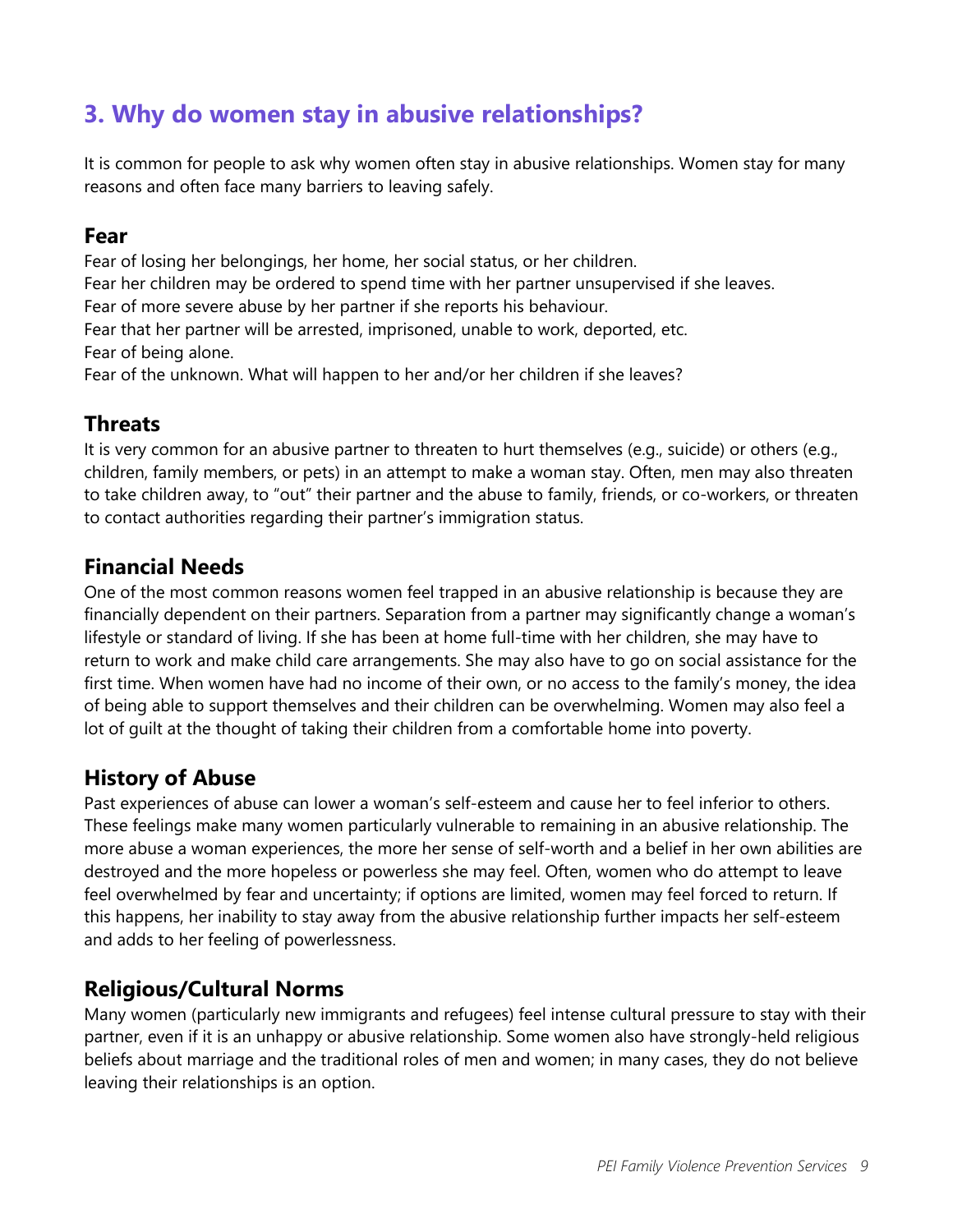## **Conflicted Feelings Towards Self**

Women who have experienced abuse may feel that what they have experienced is their fault; this may lead to feelings of shame, guilt, helplessness and low self-esteem. Some women don't feel they deserve to be loved and don't know what love looks like in a healthy relationship.

Related to these feelings is how a woman may see her role and duties as a mother. Some women do not want to disrupt their children's lives by leaving an abusive relationship. Others fear they cannot provide for their children if they are on their own. Many women want to give their children a two-parent home and are concerned about what would happen if they were to go through a custody battle.

#### **Conflicted Feelings Towards Her Partner**

Women who have been in an abusive relationship often have conflicted feelings about their partner. This is because their partner is not typically violent all the time; there may be periods of time where he is kind and loving. Many women hope and believe that he will change. Women can love their partner

and want to believe the promises they hear; they want the abuse to stop, but they don't want the relationship to end. Other women feel genuine concern for their partner's wellbeing. They may be concerned about his substance abuse, his threats of self-harm, or his mental health. They worry what will happen to him if he goes to jail. They may also be worried about how others (e.g., family, friends, and co-workers) will view him if details of the abuse are made known. All these feelings are common and normal.



# <span id="page-9-0"></span>**4. How experiences of family violence affect women**

There are many **'survival' skills** that women learn when living in an abusive relationship. These may include:

**Trust issues** (may not trust themselves, or may trust the wrong people)

**Difficulty recognizing or showing emotions** (may find it difficult to share feelings or ask for help when needed)

**A fear of making changes** (a situation may feel 'safe' and 'familiar' when it is not)

**Caring too much** (helping others before helping themselves)

**Negative coping mechanisms** (may turn to alcohol, drugs, food, use of violence)

**Low self-esteem** (some women believe they deserve to be abused, especially if partners repeatedly tell them it's their fault)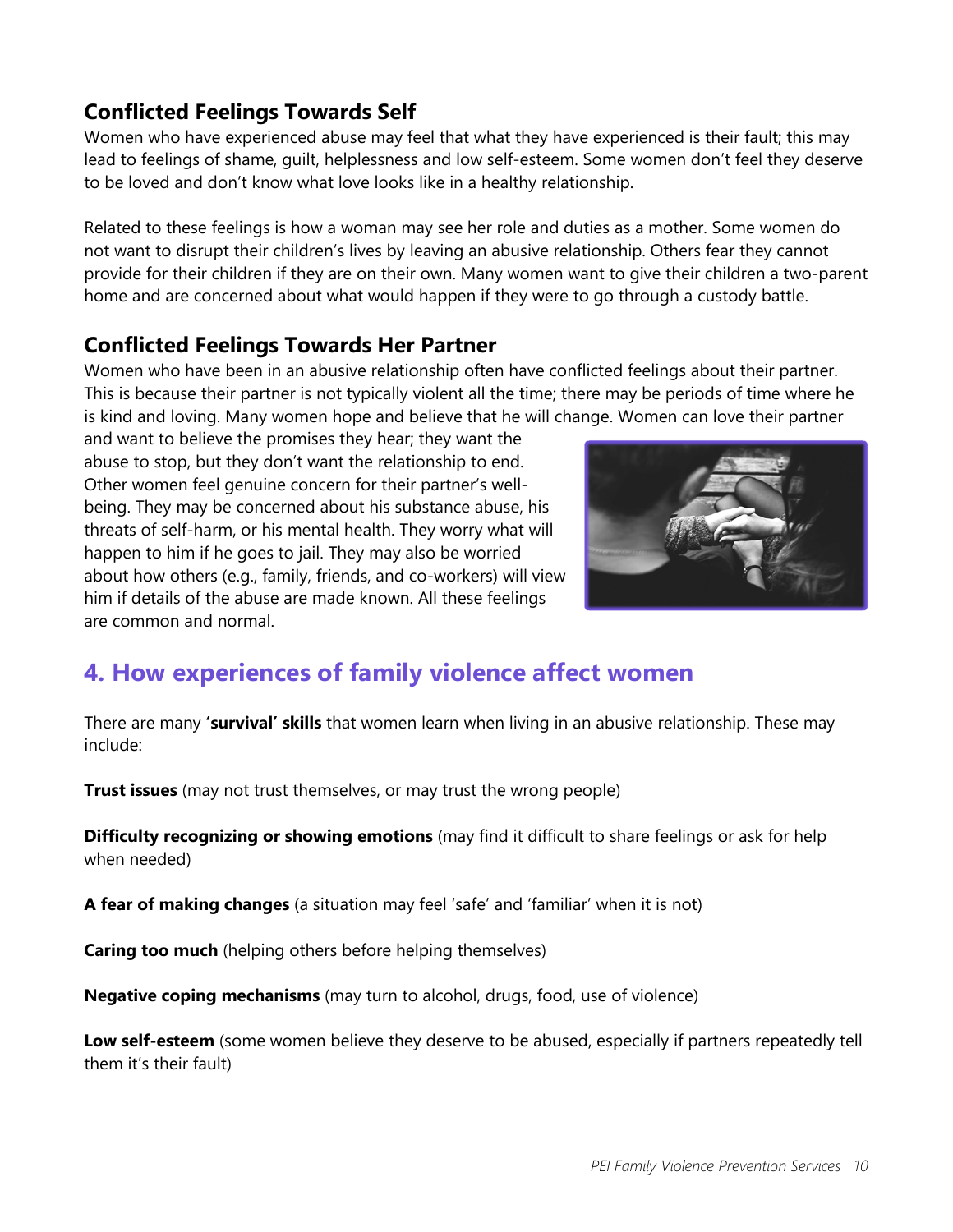Women who have experienced family violence do not fit any single 'profile,' however, they often share many common traits as a result of the abuse. A woman who has been living with abuse could seem, or be described in the following ways:

| - fearful                              | - genuine feelings of love for partner         |
|----------------------------------------|------------------------------------------------|
| - minimizes/excuses the abuse          | - feels like a bad parent; feels obligated to  |
| - feels a sense of helplessness and    | "keep the family together"                     |
| powerlessness                          | - socially isolated; no personal support       |
| - blames herself, feels guilty         | network or connections to work, child care, or |
| - feels she deserves the abuse         | recreational activities                        |
| - shame/embarrassment                  | - chronic complaints of poor health            |
| - passive                              | - making frequent visits to the doctor         |
| - severe anxiety or nervousness        | - may or may not hide physical injuries        |
| - confused, unable to make decisions   | - may abuse drugs or alcohol to cope           |
| - lack of eye contact                  | - eating disorders                             |
| - hopes for change                     | - suicidal thoughts or actions                 |
| - 'masks' feelings with happiness      | - sleep issues (e.g. insomnia, nightmares)     |
| - quick to anger                       | - have blocked memories                        |
| - difficulty getting along with others | - have boundary issues                         |
| - has defensive body language          | - disconnect self from situation               |
| - defiant                              | - have multiple abusive relationships          |
| - fearful of people or places          | - have sexual problems; multiple partners      |
|                                        |                                                |

# <span id="page-10-0"></span>**5. How Experiences of Family Violence Affect Children**

Children who are exposed to family violence are impacted in a variety of ways. Children are very sensitive and aware of their environment. They know when violence is happening in the home, even if they do not witness it directly. The risk of child injury and/or abuse also greatly increases in situations of family violence. Despite this, not all children exposed to family violence present as having serious problems, or problems that one would connect to their home environment. This is because the impact of family violence typically depends on a child's age and stage.

#### **Common traits of children who have witnessed family violence:**

- Trouble sleeping
- Headaches, stomach aches
- Increased aggressive behaviour (bullying, fighting, swearing)
- Constantly worrying about danger and the safety of self and loved ones
- Emotional numbing

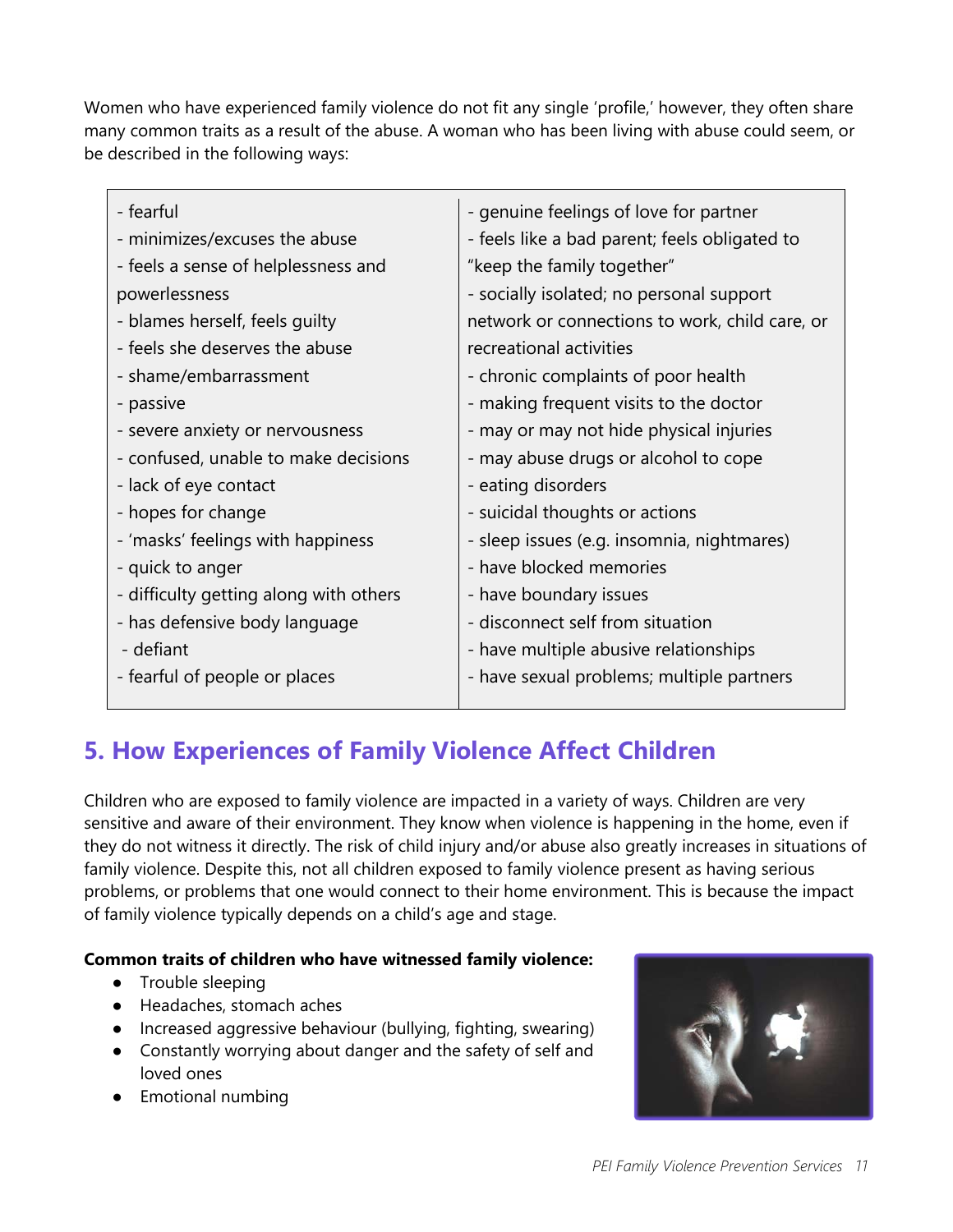- Difficulty focusing on tasks
- Acting out violence while playing
- Avoiding people and violence
- Developing fears of being abandoned or of being hurt
- Becoming distrustful, insecure, etc.

#### **Infant/Toddler**

- Developmental delays; failure to thrive
- Listlessness
- Disrupted eating and sleeping routines
- Fear may slow a toddler's exploration and independent play
- Begin to imitate violence

#### **Pre-Schooler (3-5 years old)**

- Trouble at bedtime (unable to sleep, fear of the dark, bed-wetting)
- Aggressive behaviours
- Destruction of property (displaying anger in unhealthy ways)
- Excessive separation anxiety (difficulty separating from trusted caregiver)
- Whining and clingy behavior

#### **School Age (6-12 years old)**

- Difficulty expressing feelings
- Bullying; fighting; self-harm
- Signs of depression and anxiety; withdrawing from friends and family
- Feel insecure, especially if there are frequent parental separations; fear being abandoned; fear their own anger and that of others
- Learn to rationalize violence and abusive behaviours
- Start to display violent behaviour; disrespect for self and others

#### **Adolescents (13 - 17 years old)**

- Develop their own unhealthy relationships; teen dating violence
- Bullying; self-harm; suicidal ideation
- Skipping school or not going to school
- Threaten and display violence towards others; disrespect for self and others
- Substance use and abuse (alcohol, drugs, prescription medications, etc.)

#### **Girls**

Girls who have witnessed family violence tend to display higher levels of anxiety than boys. They are more likely to display physical symptoms of their emotional distress, such as: eating problems, stomach aches or headaches, and difficulty sleeping. They often miss time in school and struggle academically. They also tend to be 'loners' and have difficult developing relationships with their peers.

#### **Boys**

Boys who have witnessed family violence tend to be aggressive toward their peers and teachers. They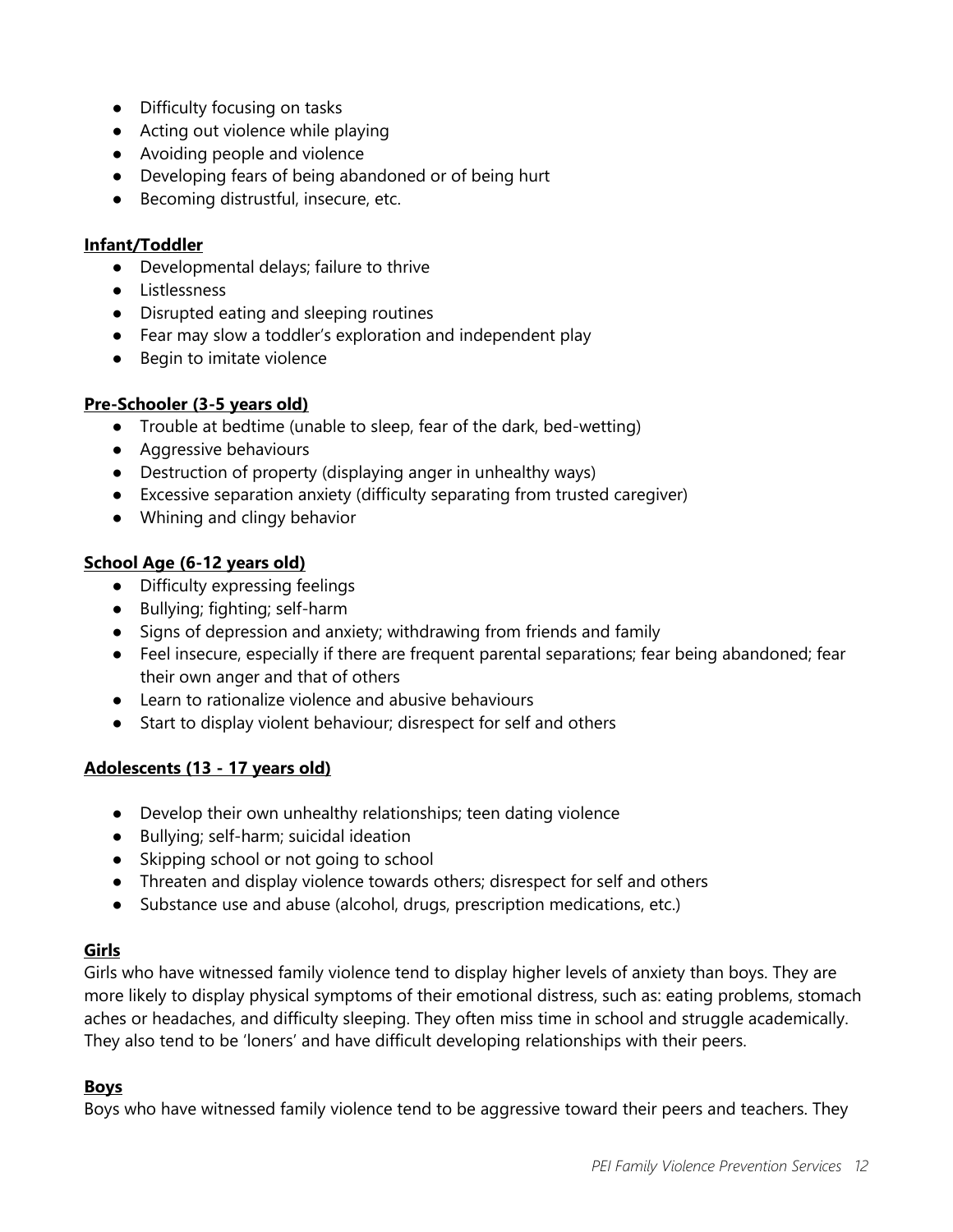can also be disruptive and disobedient in the school setting. Boys, especially, tend to lack the communication skills needed to express their feelings in healthy ways and, instead, are more likely to be aggressive and destructive. Boys often take on an adult role in the family at an early age (such as being the support person for their mother) and often continue a pattern of violence in their own adult relationships.

Despite the challenges faced by children who have been exposed to family violence, there is hope! Positive influences can help a child overcome negative experiences. Children are extremely resilient and have many coping skills that will help them be healthy and thrive once free of violence. It is important to access resources to support children who have witnessed the abuse of others, or who have personally experienced any form of abuse or neglect.

# <span id="page-12-0"></span>**6. Common characteristics of abusive men**

The most common characteristic of abusive men is that they usually witnessed family violence, or experienced abuse themselves, as a child. Although not all boys who have been abused become abusive, almost all men who abuse were exposed to family violence because violence is a learned behaviour. These men often hold traditional or stereotypical views of men's and women's roles in relationships. Aside from these characteristics, there is no single 'type' of abusive man; men who use violence in their relationships come from all income and education levels, and all racial, age and cultural groups.

## **What they think and feel**

- Have low self-esteem
- Need to maintain excessive control over everything in their lives
- Are very jealous and possessive of their partners
- Are highly emotionally dependent on their partner
- Tend to lack empathy for their partner's physical and emotional pain

### **How they act**

- Can be very pleasant outside of the home and very unkind at home

- Put blame for their behaviours on others (women and children in their lives)

- Don't know how to express emotions; express all negative emotions as anger

- Have very poor impulse control
- Tend to minimize or deny the abuse when confronted about their behaviours

- Place expectations on their partners to help them feel good about themselves

- Get their needs met through control, violence, threats, and intimidation

Abusive men do not usually grow up wanting to hurt others. Rather, in most cases, something happened in their life that has affected the way they choose to behave as adults. **It is highly likely that**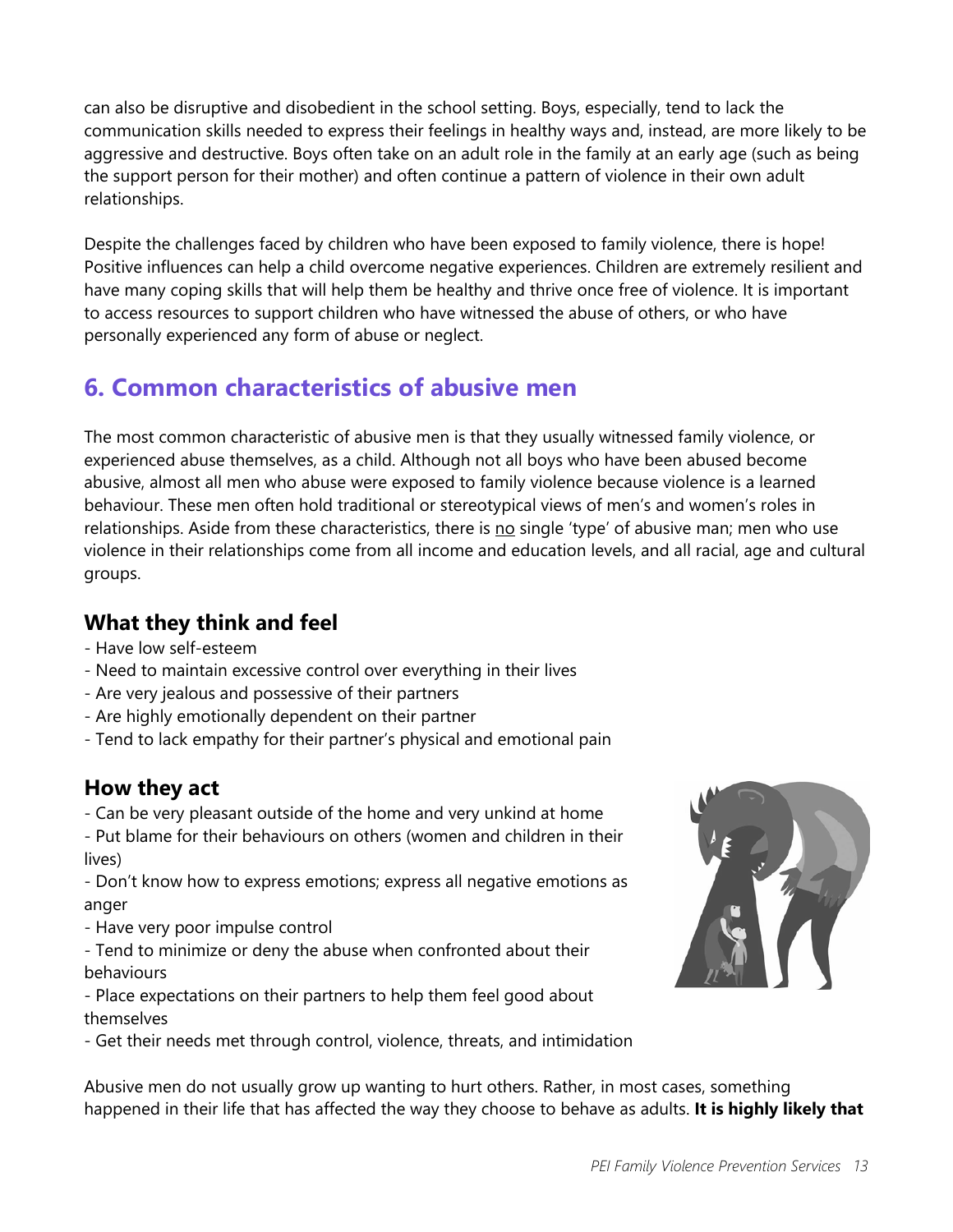**an abuser has experienced family violence during childhood.** As a result, **abusers tend to struggle with both their behaviour and their own histories**. Abusers have low self-esteem and a poor selfimage. **They may see violence as a way to gain control over people, which will give them more respect and power**. Many times, abusers do not understand the kind of harm they are doing to their partners or family; to them, it may seem like 'normal' behaviour. Although there are reasons people do the things they do, and factors that make the use of violence more likely, **it is important to remember that abuse is never the victim's fault**. Using violence in a relationship is always a choice; it is not okay and nobody ever deserves to be abused.

# <span id="page-13-0"></span>**7. A woman's path to leaving an abusive relationship**

Leaving an abusive relationship isn't easy. It takes a lot of strength and courage to decide to leave. One of the main reasons women find it difficult to leave an abusive partner is because it means walking away - and staying away - from something they believed was love. Letting go of love is painful and can mean facing difficult feelings of heartbreak, loneliness, and shattered hopes and dreams.



The most important thing to understand about leaving an abusive relationship is that it is rarely a single event - rather, it is a process. It takes most women time to realize that they are in an abusive relationship. Then, even if women realize they are in an abusive relationship, they often want the abuse to stop but the relationship to continue; it can take time to figure out if that is possible. If there are children involved, the process can be even more complicated.

Although every woman's experience is unique, there are some common stages in recognizing an abusive relationship and beginning to do something about it. It is important to understand that a woman's journey through these stages is often not straightforward; many women go back and forth between the stages over time.

#### **Stage 1: Denial of the Abuse and Self-Blame**

*"He just pushed me." "We were just arguing." "This is not domestic violence and I am not being abused." "The children did not see this." "It will not happen again."* 

These are all things that women often say to themselves in the early stages of experiencing family violence. However, keep in mind that not everyone defines family violence in the same way; as such, some women may genuinely not consider what they are experiencing to be family violence**.**

#### *"If I had only done what he said." "If I had not done...." "Maybe he is right that my relationship with "X' causes problems." "If I do "X", this will not happen again."*

In addition to being blamed by their partner, women often blame themselves for the abuse they experience. During this stage, women will try new techniques to please the abuser. She may try changing her behaviour over and over again, hoping that the abuse will end.

#### **Stage 2: Coming to terms with the abuse and its impacts**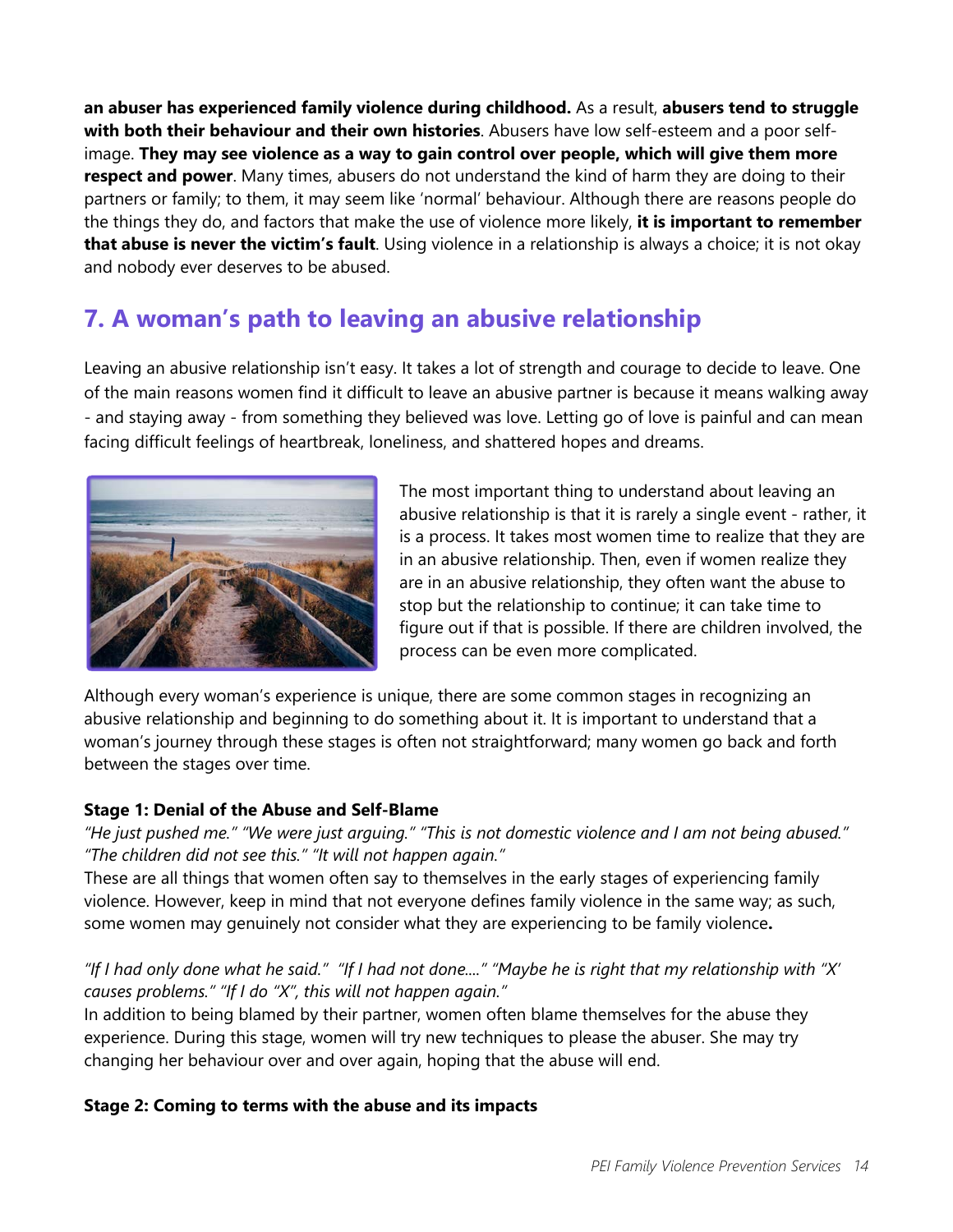In this stage, women are able to recognize that their partner's behaviour is abusive. They are no longer living in denial and are able to admit the impact of the abuse on themselves and their children. They are able to see the relationship for what it is, rather than what they wished it was. This is a critical stage for women; at this point, women typically begin preparing to leave (e.g., finding a place to go, secretly saving up money) and shift their focus from thinking about leaving an abusive relationship to actually doing something about it.

#### **Stage 3: Seeking Help**

Once a woman understands that she is in an abusive relationship and makes the decision to leave, she begins to seek help. Help and support look different for each woman in their own situation. Some women will start by seeking help by coming to a shelter or calling the police. More commonly, women will first seek help from a friend, relative, or minister. She may be less careful to hide the abuse. She may not try to hide her bruises. She may look for information about domestic violence. She may ask about a "friend" who is being abused instead of identifying herself as the victim. She may 'test' friends or family by what she is telling them about the abuse, studying their reaction carefully and deciding whether or not she trusts and/or can feel supported by them.

#### **Stage 4: In and Out of the Relationship**

In the early stages of leaving, women begin to disconnect emotionally from their relationships. They might start feeling less and less connected to their partner. They may begin to feel - at least sometimes - like they can live without him, and that they are worthy of being valued and respected. They often begin to see their partner through different eyes.

This stage is where a lot of women struggle and get a bit 'stuck,' going in and out of the relationship. When they leave, the good emotions they felt for their partner tend to come back and they have the normal human desire to be physically and emotionally connected to another. It is natural for women to want to hold on to what they had, which is what makes ending the relationship for good so difficult. Being and feeling alone can be frightening, prompting some women to minimize the abuse in hindsight.

Women can leave their abusive partner in an attempt to live without violence, but they will often return to the relationship at least initially. This is often when women become further isolated, as friends and family have trouble understanding why she doesn't leave for good. However, **going back to a relationship should not be seen as a failure**. Most women attempt to leave 6 to 8 times, and every time they leave they learn more about what it will take to leave for good.

#### **Stage 5: Ending the relationship - Learning to live without violence**

Leaving an abusive relationship for good looks different for everyone. Some women stay at a shelter temporarily; some women stay with friends or relatives; other women may move out and live by themselves. Regardless, **for most women, living a life free of abuse requires that their former partner be totally removed from their life, or has as little contact with them as possible.** The difficulty for many women is that - even when the relationship is over - continued contact with their abusive partner may be required For example, mothers frequently find themselves tied to an abusive ex-partner through court-ordered child visitation or custody arrangements. In these cases, the potential for ongoing abuse remains, along with continued confusion over the abusive partner's role in the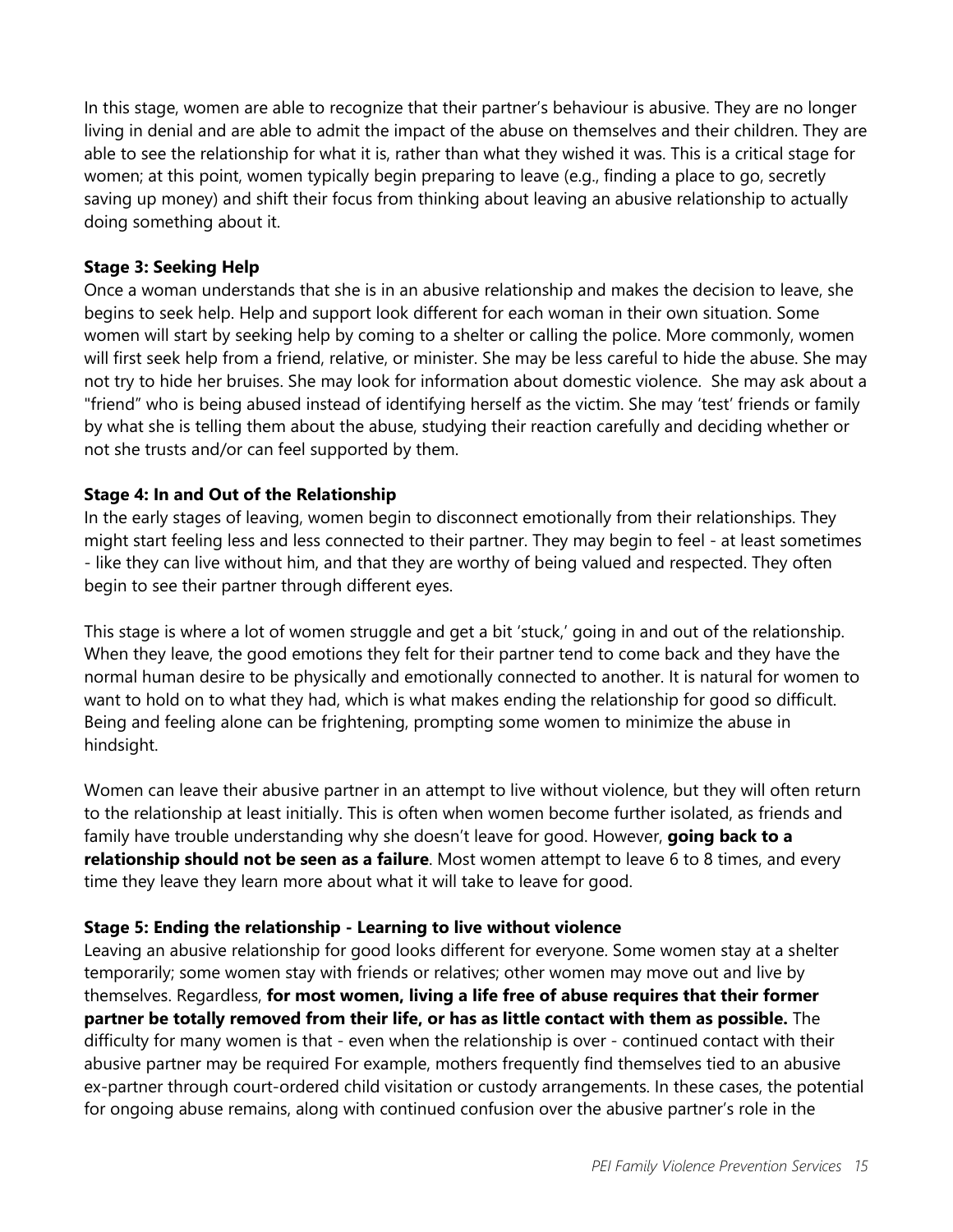woman's life.

The path to leaving an abusive relationship is complex and requires a lot more than just making a decision to leave. It is also not just about the woman. The words, decisions, and actions of abusive partners can greatly affect how a woman moves through these stages. In addition, children can play a powerful role in a woman's journey. They are usually a motivating influence in a woman's decision to leave, but they can be an equally powerful force pulling a woman back into a relationship.

# **8. After family violence: A journey to healing**

To move on from experiences of family violence, **you need to take responsibility for your own healing**. The healing process may seem slow; it can take years to undo behaviours and beliefs you have known for so long. However, with time and practice you can learn to think differently and to cope with your feelings in positive ways.

**1. The decision to heal.** Healing requires an active commitment; it can only happen when you choose it for yourself and are willing to make changes.

**2. Remembering.** To heal you need to remember memories and feelings that have been suppressed. It is a difficult stage that can trigger deep emotions.

**3. Believing.** It is necessary to believe that abuse happened and that the hurt and pain is real. You need to be able to break the silence and share the hurt with people you trust.

**4. Understanding.** It is important to understand that the abuse was not your fault. Women often carry this idea with them, sometimes from childhood into adulthood.

**5. Grieving.** Grieving allows you to honour the pain and let it go, in order to move forward. It is not forgetting, but acknowledging in a healthy manner.

**6. Forgiveness.** This stage is not about forgetting, but forgiveness allows you to move past feelings of resentment and anger. You can acknowledge and express your anger in a healthy way. Part of forgiveness is forgiving yourself.